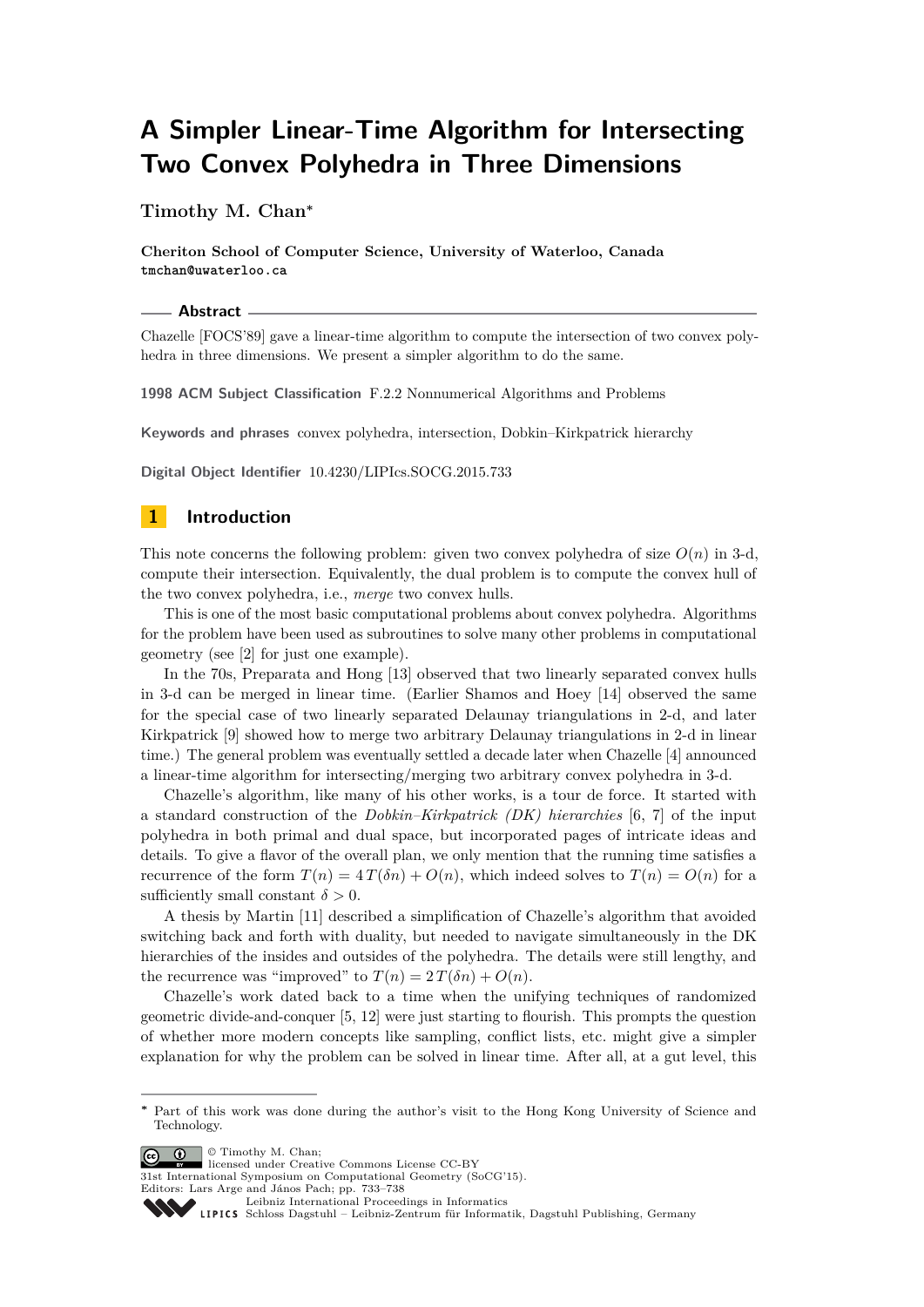#### **734 A Simpler Linear-Time Algorithm for Intersecting Convex Polyhedra**

textbook problem shouldn't be that hard to solve (although one could say the same for the problem of triangulating a simple polygon [\[3,](#page-4-6) [1\]](#page-4-7)!).

In this note, we show that there is indeed a simpler linear-time algorithm for intersecting two convex polyhedra. Our solution ends up not requiring random sampling, but falls back to the DK hierarchy. We only need to navigate in the hierarchies of the outsides, and we don't need to switch between primal and dual space. Furthermore, we get a more usual recurrence  $T(n) = T(\delta n) + O(n)$  – in other words, a more conventional way of using DK hierarchies turns out to work after all! There are concrete advantages to having the better recurrence when considering other computational models; for example, the algorithm is more efficiently parallelizable. However, we believe the simplicity of the solution is what is the most valuable aspect of the work.

# **2 Preliminaries**

We begin by computing a point *o* in the intersection of the two convex polyhedra; this can be done in linear time by 3-d linear programming [\[8\]](#page-4-8) (known randomized algorithms are particularly simple), or in polylogarithmic time using DK hierarchies [\[6,](#page-4-3) [7\]](#page-4-4). By translation, we may make *o* the origin. It suffices to compute the part of the intersection in  $\{z > 0\}$ . By a projective transformation  $(x, y, z) \mapsto (x/z, y/z, -1/z)$ , we can move *o* to  $(0, 0, -\infty)$  and thus assume that both input polyhedra are unbounded from below, i.e., they are (the regions underneath) lower envelopes of planes. We assume that the planes are in general position, by standard perturbation techniques.

Given a set *H* of planes, let  $\mathcal{P}(H)$  denote the region underneath its lower envelope. We say that *H* is *nonredundant* if all planes of *H* participate in the boundary of  $\mathcal{P}(H)$ . Given  $P = \mathcal{P}(H)$ , let  $\mathcal{T}(P)$  denote a triangulation of *P*. More precisely, we triangulate each face of *P*, and for each triangle  $v_1v_2v_3$  we take the region underneath  $v_1v_2v_3$  (a prism unbounded from below) as a cell of  $\mathcal{T}(P)$ . For any region  $\Delta$ , the *conflict list*  $H_{|\Delta}$  is the subset of all planes of *H* intersecting  $\Delta$ .

A standard approach to computing the lower envelope of  $H$  is to pick a random sample  $H'$ of *H*, construct the lower envelope of the conflict list  $H_{\vert\Delta}$  inside  $\Delta$  for each cell  $\Delta \in \mathcal{T}(\mathcal{P}(H'))$ , and then glue the results together. Although we will not use randomization, we will adapt similar ideas.

Given  $\mathcal{P}(H_1)$  and  $\mathcal{P}(H_2)$  for two nonredundant sets  $H_1$  and  $H_2$  of planes, our problem is to compute  $P = \mathcal{P}(H_1) \cap \mathcal{P}(H_2)$  (i.e.,  $P = \mathcal{P}(H_1 \cup H_2)$ ). In order to allow for a recursive algorithm, we need to strengthen the output requirement and require further information to be reported for each vertex  $v$  of  $P$ . Our key idea is this. Since  $v$  is in the intersection, we know that *v* is on or below  $\mathcal{P}(H_i)$  for each  $j \in \{1,2\}$ . Thus, there exist three vertices  $w_1, w_2, w_3$  $w_1, w_2, w_3$  $w_1, w_2, w_3$  of  $\mathcal{P}(H_i)$  that "witness" this fact, i.e., that have *v* below<sup>1</sup>  $\triangle w_1w_2w_3$ . We will require the algorithm to output one such triple for each  $v$  and  $j$ . It is important that we do not insist  $w_1w_2w_3$  be a face of (a triangulated)  $\mathcal{P}(H_i)$ . Otherwise, one can show that finding such witnesses may require  $\Omega(n \log n)$  comparisons in the worst case! Witnesses will make the generation of conflict lists easy; on the other hand, extra work will be required to find witnesses.

To summarize, we will solve the following stronger problem:

**Problem:** Given  $\mathcal{P}(H_1)$  and  $\mathcal{P}(H_2)$  for two nonredundant sets  $H_1$  and  $H_2$  of *n* planes, compute  $P = \mathcal{P}(H_1) \cap \mathcal{P}(H_2)$ , and for each vertex *v* of *P* and each  $j \in \{1, 2\}$ , report some vertices  $w_1, w_2, w_3$  of  $\mathcal{P}(H_i)$ , called the *j-witnesses* of *v*, such that *v* is below  $\triangle w_1 w_2 w_3$ .

<span id="page-1-0"></span> $<sup>1</sup>$  Throughout the paper, "below" means "below or is incident to" unless preceded by "strictly".</sup>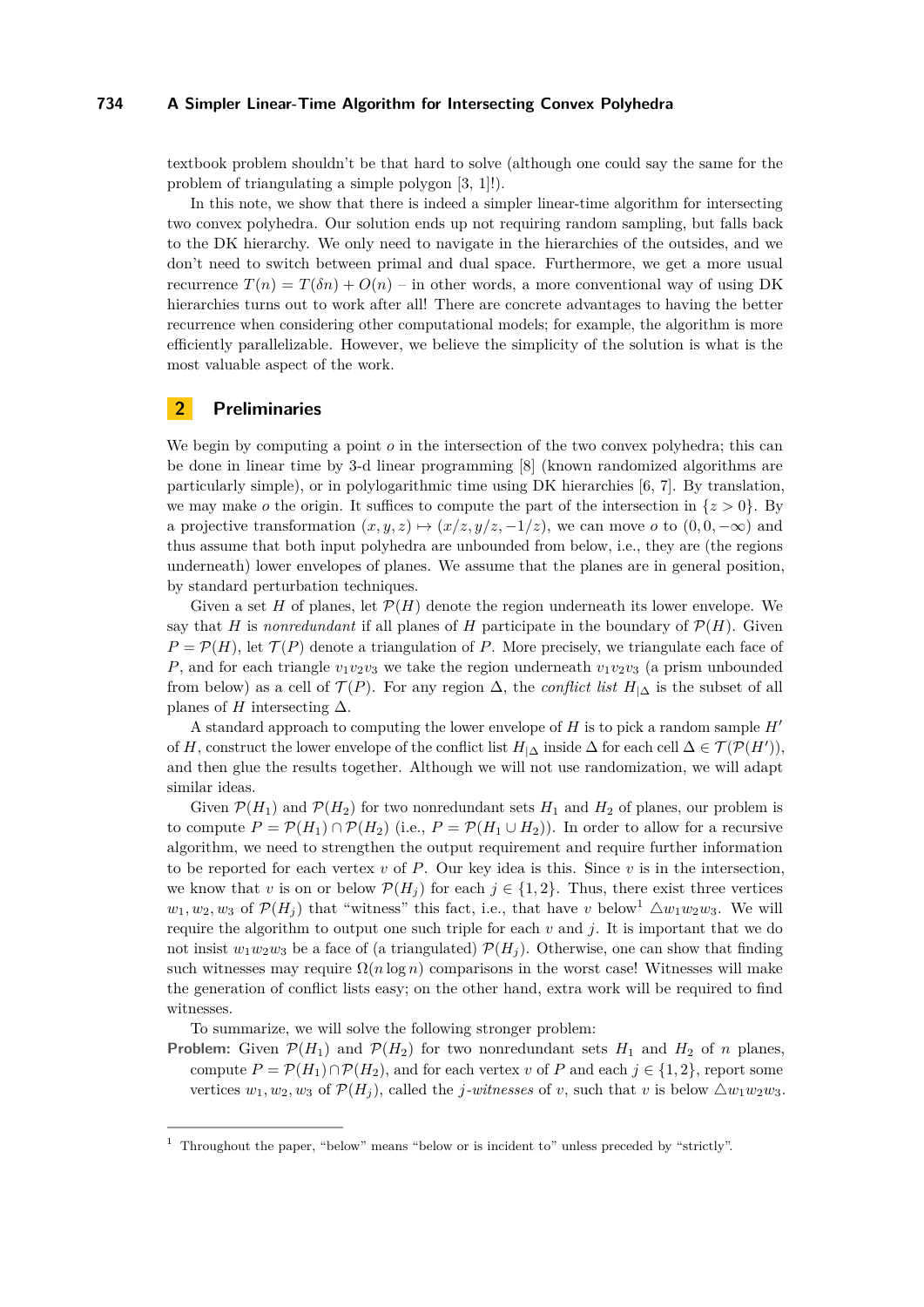#### **T. M. Chan 735**

## **3 The Algorithm**

We are now ready to give the algorithm outline to solve the problem:

**Intersect**( $\mathcal{P}(H_1)$ ,  $\mathcal{P}(H_2)$ ):

- 0. if  $H_1$  and  $H_2$  have size below a constant then return answer directly
- 1. for  $j \in \{1, 2\}$ :
- 2. choose an independent set of faces of  $\mathcal{P}(H_i)$
- 3. let  $I_j$  be the planes defining these faces, and let  $H'_j = H_j \setminus I_j$
- 4. obtain  $\mathcal{P}(H'_j)$  from  $\mathcal{P}(H_j)$
- 5.  $P' =$  **Intersect** $(\mathcal{P}(H'_1), \mathcal{P}(H'_2))$

// now compute the intersection P of  $\mathcal{P}(H_1)$  and  $\mathcal{P}(H_2)$ 

- 6. for each  $\Delta \in \mathcal{T}(P')$ :
- 7. for  $j \in \{1, 2\}$ :
- 8. find the conflict list  $H_{i|\Delta}$  by searching in the candidate list  $C_{i,\Delta} := \{ h \in H_i : h \text{ lies below a } j\text{-witness of a vertex of } \Delta \}$
- 9. compute the intersection of  $\mathcal{P}(H_{1|\Delta})$  and  $\mathcal{P}(H_{2|\Delta})$  inside  $\Delta$
- 10. glue all the polyhedra from line 9 to get *P*

*// now compute new witnesses for P*

- 11. for each  $\Delta \in \mathcal{T}(P')$ :
- 12. for  $j \in \{1, 2\}$ :
- 13. for each vertex *v* of *P* inside  $\Delta$ :

14. find *j*-witnesses of *v* by searching in the candidate witness list

- $W_{j,\Delta} := \{$  vertices *w* of  $\mathcal{P}(H_j)$ : *w* is a *j*-witness of a vertex of  $\Delta$  or *w* is on a plane in  $I_j \cap C_{j,\Delta}$
- 15. return *P* with all its witnesses

We explain the algorithm in more detail. In line 2, independence means that the chosen faces do not share any edges. By applying a standard linear-time greedy algorithm to a planar graph in the dual, we can always choose an independent set of at least *αn* faces each with at most *c* vertices, for some constants  $\alpha$  and  $c$ ; for example, see Kirkpatrick's well known paper [\[10\]](#page-5-5), which has  $\alpha = 1/24$  and  $c = 11$ .

Line 4 takes linear time, since the difference of two polyhedra  $\mathcal{P}(H_j)$  and  $\mathcal{P}(H'_j)$  consists of disjoint constant-size *pockets*, as we are removing an independent set of constant-size faces; each pocket can be constructed from the lower envelope of  $O(1)$  planes. (The hierarchy of polyhedra produced from the recursion is commonly referred to as the *Dobkin–Kirkpatrick hierarchy* [\[6,](#page-4-3) [7\]](#page-4-4).)

Line 5 contains the main recursive call, where the number of planes in either input set drops to at most  $(1 - \alpha)n$ .

In line 8, we use witnesses for  $P'$  to help generate conflict lists. Any plane  $h$  in the conflict list  $H_j \upharpoonright \Delta$  must lie below one *u* of the three vertices of  $\Delta$ . Since *u* (a vertex of *P*<sup>*'*</sup>) lies below  $\triangle w_1' w_2' w_3'$  for its *j*-witnesses  $w_1', w_2', w_3'$ , it follows that *h* lies below some  $w_i'$  and must indeed be in the candidate list  $C_{j,\Delta}$ .

There are at most nine *j*-witnesses for the three vertices of  $\Delta$ . Each *j*-witness  $w_i'$  (a vertex of  $\mathcal{P}(H'_j)$  has at most  $O(1)$  planes of  $H_j$  below it: namely, its three defining planes, and at most one plane from  $I_i$  strictly below it (which we can easily identify after initializing some pointers). Thus, the candidate list  $C_{j,\Delta}$  has constant size, and so each conflict list  $H_{j|\Delta}$  can be generated in constant time.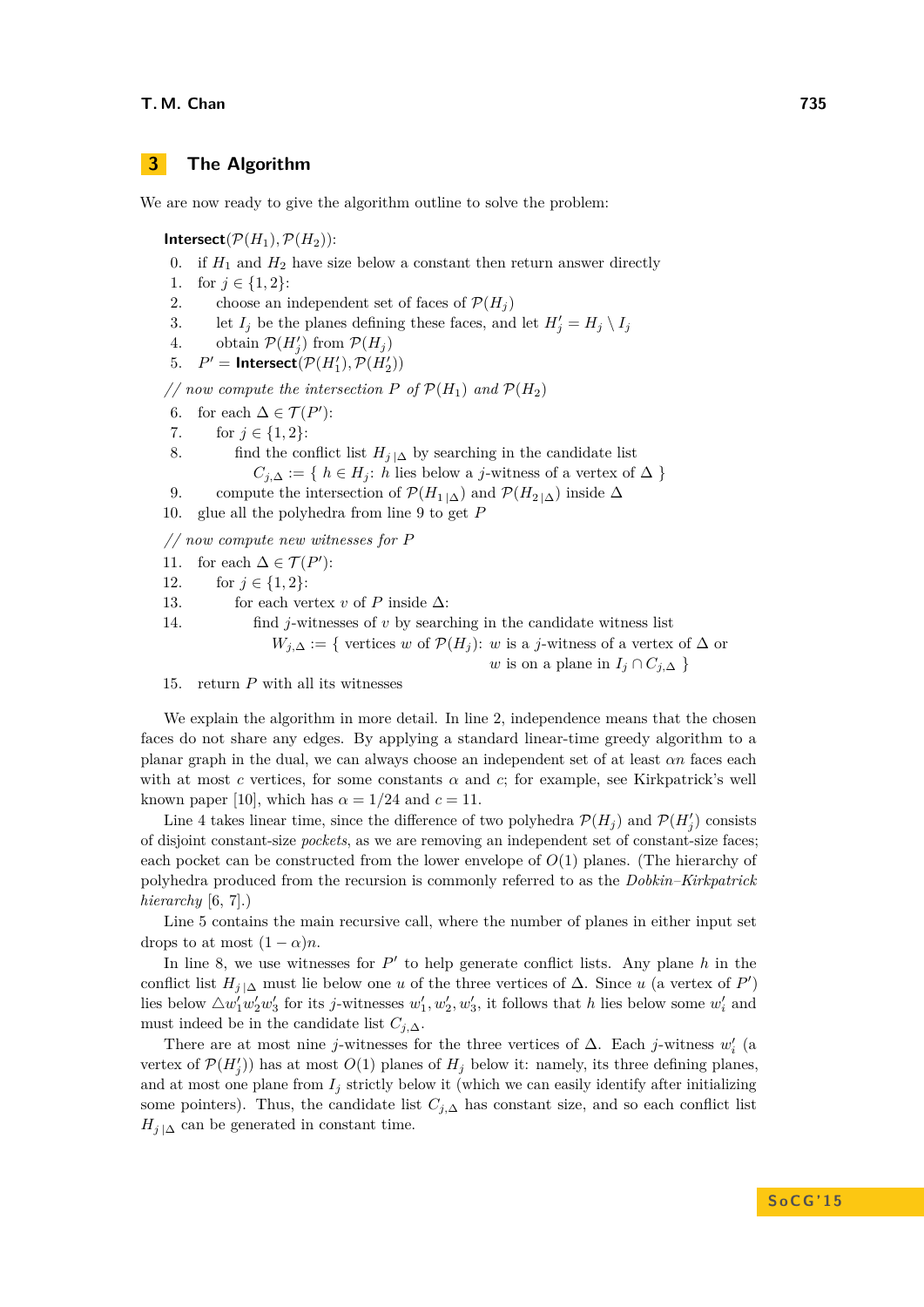#### **736 A Simpler Linear-Time Algorithm for Intersecting Convex Polyhedra**

Line 9 takes constant time even by a brute-force algorithm. Line 10 then takes linear total time.

We show, with a slightly subtle proof, that in line 14, we can indeed always find  $j$ -witnesses from the candidate witness list *Wj,*∆:

► **Lemma 1.** *For a vertex v of P inside*  $\Delta$ *, there exist*  $w_1, w_2, w_3 \in W_{i,\Delta}$  *such that v lies below*  $\triangle w_1w_2w_3$ *.* 

**Proof.** Let *W'* be the at most nine *j*-witnesses of the three vertices of  $\Delta$ . Then *v* lies below the upper hull of *W'* and is thus below the upper hull of some three points  $w'_1, w'_2, w'_3 \in W'$ (which are vertices of  $\mathcal{P}(H'_j)$ ). Let  $\Gamma$  be the region underneath  $\triangle w'_1w'_2w'_3$ .

Since *v* is in  $\mathcal{P}(H_i) \cap \Gamma$ , there exist three vertices  $u_1, u_2, u_3$  of  $\mathcal{P}(H_i) \cap \Gamma$  such that *v* is below  $\Delta u_1 u_2 u_3$ . (Note that each  $u_i$  may not necessarily be a vertex of  $\mathcal{P}(H_i)$  as it could lie on the boundary of Γ.) For each  $i \in \{1, 2, 3\}$ , we claim that  $u_i$  is below the upper hull of *Wj,*∆:

- **Case 1:**  $u_i$  is a vertex of  $\Gamma$ , i.e.,  $u_i \in \{w'_1, w'_2, w'_3\}$ . Then  $u_i$  is a vertex of  $\mathcal{P}(H'_j)$ . Since  $u_i$ is in  $\mathcal{P}(H_j)$ , it follows that  $u_i$  is a vertex of  $\mathcal{P}(H_j)$ . Thus,  $u_i$  is in  $W_{j,\Delta}$  by definition of  $W_{j,\Delta}$ , and the claim is trivially true.
- **Case 2:**  $u_i$  is not a vertex of Γ. Then  $u_i$  must be defined by at least one plane  $h \in H_j$  that intersects the interior of Γ. This plane *h* is strictly below at least one of  $w'_1, w'_2, w'_3$  and so must be a member of  $I_j$  and also a member of  $C_{j,\Delta}$ . Now,  $u_i$  lies in the face of  $\mathcal{P}(H_j)$ defined by *h*; all the vertices of this face are in  $W_{j,\Delta}$  by definition of  $W_{j,\Delta}$ , and the claim is again true.

Since *v* is below  $\Delta u_1 u_2 u_3$ , it follows that *v* is below the upper hull of  $W_{i,\Delta}$  and is thus below  $\triangle w_1w_2w_3$  for some three vertices  $w_1, w_2, w_3 \in W_{j,\Delta}$ .

The candidate witness list  $W_{i,\Delta}$  has constant size, since there are at most nine *j*-witnesses for the three vertices of  $\Delta$ , each plane in  $I_j$  contains at most *c* vertices, and there are  $O(1)$ planes in  $C_{i,\Delta}$ . So, line 13 can be done in constant time by brute force. The entire loop in lines 11–14 then takes linear total time.

The overall running time of the algorithm satisfies the recurrence  $T(n) = T((1 - \alpha)n) +$  $O(n)$ , which solves to  $T(n) = O(n)$ .

## **4 Remarks**

**An alternative, slightly slower algorithm.** There is a more "standard" algorithm based on sampling, without using witnesses, that gives almost linear  $n2^{O(\log^* n)}$  expected time. For the readers who are familiar with randomization techniques [\[5,](#page-4-5) [12\]](#page-5-3) and enjoy comparisons of different approaches, we briefly sketch the alternative:

First consider a multiset version of  $H_i$  where the multiplicity  $w_i(h)$  (the *weight*) of each plane  $h \in H_i$  is the size of the face of  $\mathcal{P}(H_i)$  defined by *h*. The multiset still has  $O(n)$  size. We draw a random sample  $H'_{j}$  of the multiset of size  $r = O(n/\log n)$ . We construct  $P(H'_{1})$ ,  $\mathcal{P}(H_2')$ , and their intersection  $P'$  by an  $O(r \log r)$ -time algorithm, which takes  $O(n)$  time.

For each vertex *v* of  $\mathcal{P}(H'_j)$ , we can construct its conflict list  $H_j|_v$  (the list of all planes of  $H_j$  below *v*) as follows: first find an initial plane of  $H_j$  below *v* by a point location query in the *xy*-projection of  $\mathcal{P}(H_j)$ ; then find all planes of  $H_j$  below *v* by a graph search over the faces of  $\mathcal{P}(H_i)$ . This works because the planes below *v* correspond to the faces visible to *v*, which are connected in the boundary of  $\mathcal{P}(H_j)$  (assuming that  $H_j$  is nonredundant). We can preprocess in linear time for point location in  $O(\log n)$  time [\[10\]](#page-5-5), so the  $O(r)$  point location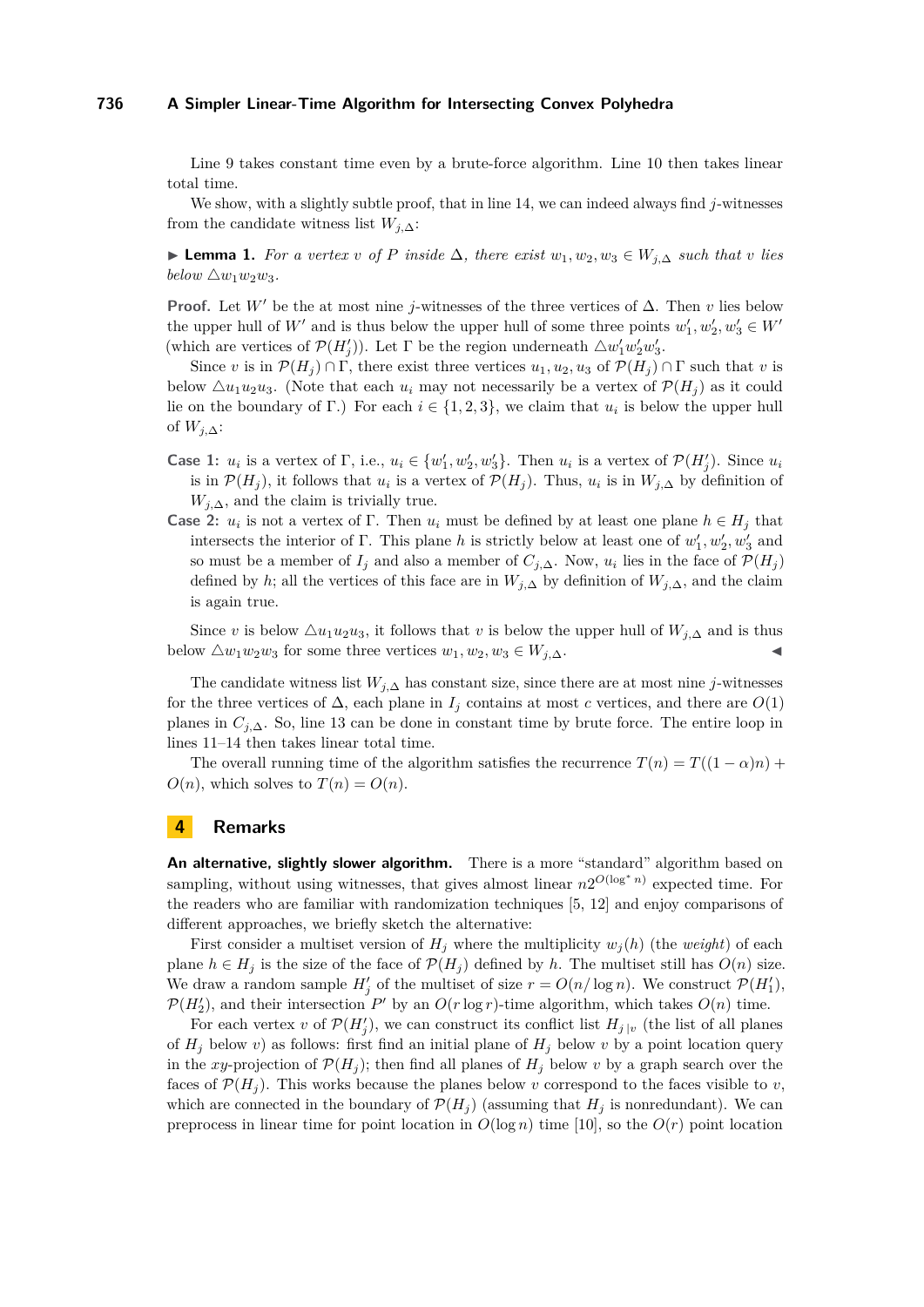queries cost  $O(n)$  total time. The graph search takes time proportional to the weight of  $H_j|_{v}$ . The total time over all *v* is  $O(r \cdot n/r) = O(n)$  in expectation, by Clarkson and Shor's analysis [\[5\]](#page-4-5).

Next, for each vertex *v* of  $P'$ , we can compute its conflict list  $H_{j}|_v$  as follows: first find a cell  $\Delta \in \mathcal{T}(\mathcal{P}(H'_j))$  containing *v* by a point location query in the *xy*-projection of  $\mathcal{T}(\mathcal{P}(H'_j))$ ; then search in the conflict lists of the three vertices of  $\Delta$  (which are vertices of  $\mathcal{P}(H'_j)$ ) found in the preceding paragraph. The  $O(r)$  point location queries again cost  $O(n)$  total time. So, this step again takes  $O(n)$  expected total time.

For each cell  $\Delta \in \mathcal{T}(P')$ , we can now generate the conflict list  $H_{j|\Delta}$  from the conflict lists of the three vertices of  $\Delta$  (which are vertices of  $P'$ ) found in the preceding paragraph. We then recursively compute the intersection of  $\mathcal{P}(H_{1|\Delta})$  and  $\mathcal{P}(H_{2|\Delta})$  inside  $\Delta$ , and glue the polyhedra together.

By Clarkson and Shor's analysis [\[5\]](#page-4-5), the total expected running time satisfies the recurrence  $T(n) = \sum_i T(n_i) + O(n)$  where  $\max_i n_i = O((n/r) \log n) = O(\log^2 n)$  with high probability and  $\sum_i n_i$  has expected value  $O(r \cdot n/r) = O(n)$ . With  $O(\log^* n)$  iterations, this yields an expected time bound of  $n2^{O(\log^* n)}$ .

**An open problem.** An interesting question is whether we can similarly merge lower envelopes of *pseudo-planes* in 3-d in linear time, under an appropriate definition of pseudo-planes where three pseudo-planes may intersect in at most one point. This would have applications to merging two additively weighted Voronoi diagrams in 2-d, for instance. Our concept of *j*-witnesses unfortunately doesn't seem immediately generalizable, although the alternative *n*<sup>20(log<sup>\*</sup> *n*)-time randomized algorithm can be adapted at least for the case of 2-d additively</sup> weighted Voronoi diagrams.

**Acknowledgement.** The author thanks Stefan Langerman for discussion on these problems.

#### **References**

- <span id="page-4-7"></span>**1** Nancy M. Amato, Michael T. Goodrich, and Edgar A. Ramos. A randomized algorithm for triangulating a simple polygon in linear time. *Discrete and Computational Geometry*, 26(2):245–265, 2001.
- <span id="page-4-0"></span>**2** Timothy M. Chan. Deterministic algorithms for 2-d convex programming and 3-d online linear programming. *Journal of Algorithms*, 27(1):147–166, 1998.
- <span id="page-4-6"></span>**3** Bernard Chazelle. Triangulating a simple polygon in linear time. *Discrete and Computational Geometry*, 6:485–524, 1991.
- <span id="page-4-2"></span>**4** Bernard Chazelle. An optimal algorithm for intersecting three-dimensional convex polyhedra. *SIAM Journal on Computing*, 21(4):671–696, 1992.
- <span id="page-4-5"></span>**5** Kenneth L. Clarkson and Peter W. Shor. Application of random sampling in computational geometry, II. *Discrete and Computational Geometry*, 4:387–421, 1989.
- <span id="page-4-3"></span>**6** David P. Dobkin and David G. Kirkpatrick. A linear algorithm for determining the separation of convex polyhedra. *Journal of Algorithms*, 6(3):381–392, 1985.
- <span id="page-4-4"></span>**7** David P. Dobkin and David G. Kirkpatrick. Determining the separation of preprocessed polyhedra—A unified approach. In *Proceedings of the 17th International Colloquium on Automata, Languages and Programming*, pages 400–413, 1990.
- <span id="page-4-8"></span>**8** Martin E. Dyer, Nimrod Megiddo, and Emo Welzl. Linear programming. In Jacob E. Goodman and Joseph O'Rourke, editors, *Handbook of Discrete and Computational Geometry*, chapter 45. CRC Press, second edition, 2004.
- <span id="page-4-1"></span>**9** David G. Kirkpatrick. Efficient computation of continuous skeletons. In *Proceedings of the 20th Annual Symposium on Foundations of Computer Science*, pages 18–27, 1979.